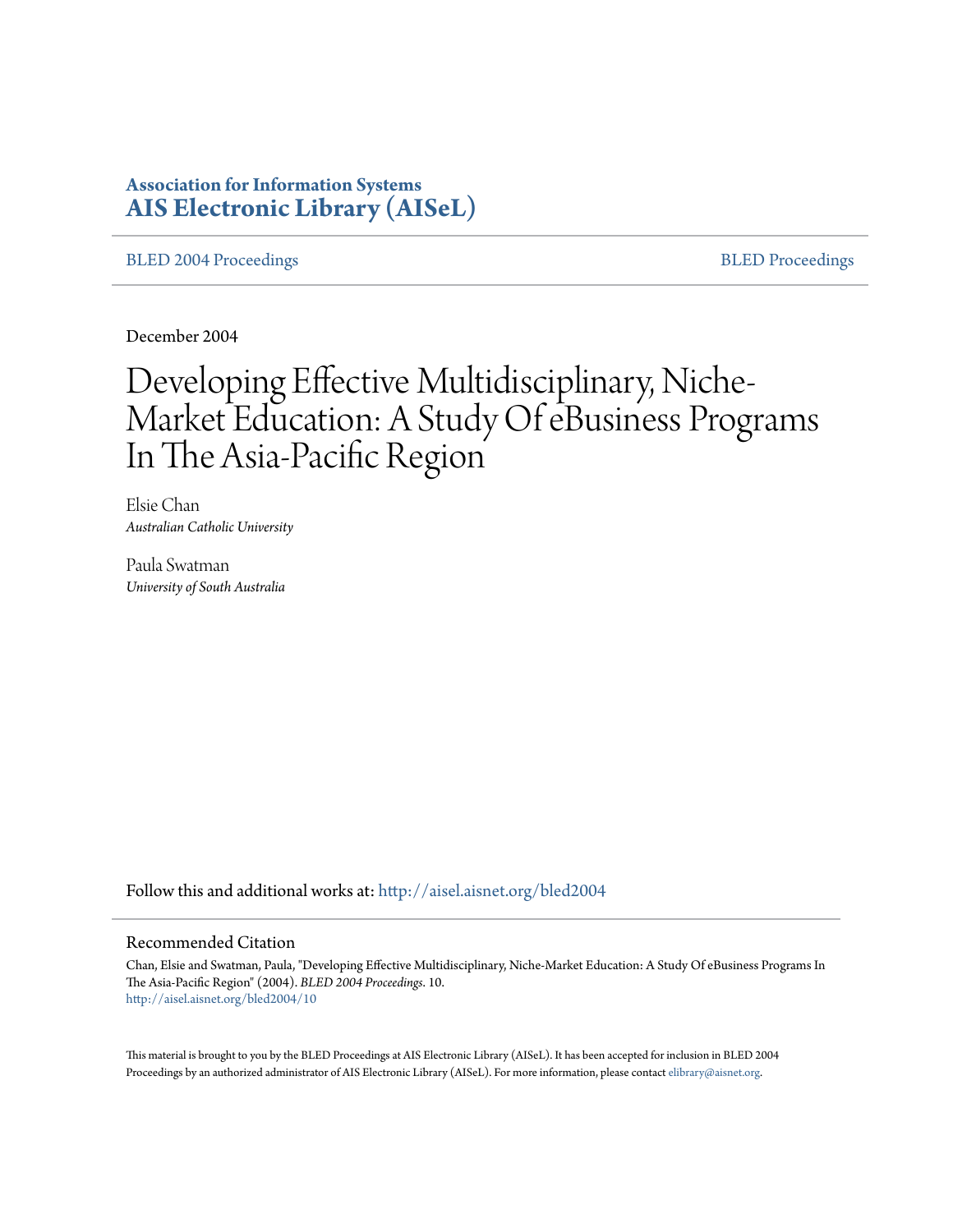## **17th Bled eCommerce Conference**

#### **eGlobal**

Bled, Slovenia, June 21 - 23, 2004

# **Developing Effective Multidisciplinary, Niche-Market Education: A Study Of eBusiness Programs In The Asia-Pacific Region**

#### **Elsie S. K. Chan**

Australian Catholic University, Australia elsie@elsiechan.com

#### **Paula M.C. Swatman**

University of South Australia, Australia paula.swatman@unisa.edu.au

#### **Abstract**

*Universities have gradually moved toward a fee-for-service mode of operation over the last decade. Offering new academic programs which will attract increasing student numbers is ever more important to universities and this, in turn, requires a greater awareness of market needs and the positioning of educational offerings. A theory-based study of the literature on new service products led to the development of the New Educational Service Product Offerings (NESPO) model for universities offering such multidisciplinary, niche-focused degree programs, which forms the basis of the research project reported here. This paper begins by considering the literary foundations of the model. Using a multiple case study of eBusiness programs in the Asia-Pacific region over the period 2000-2003, it then analyses the findings of the cases, determining whether the universities surveyed were making use of the concepts of new service product development in developing their eBusiness educational programs. Finally, the paper considers whether (and to what extent) these findings are applicable more widely to a range of niche-market, multidisciplinary degree programs.* 

## **1 Introduction**

Tertiary education has undergone a number of major changes over the past few decades, but one of the most noticeable has been the gradual move by many universities (particularly in the English-speaking world) toward a fee-for-service mode of operation. The United States can be considered the original leader in this area – tuition fees there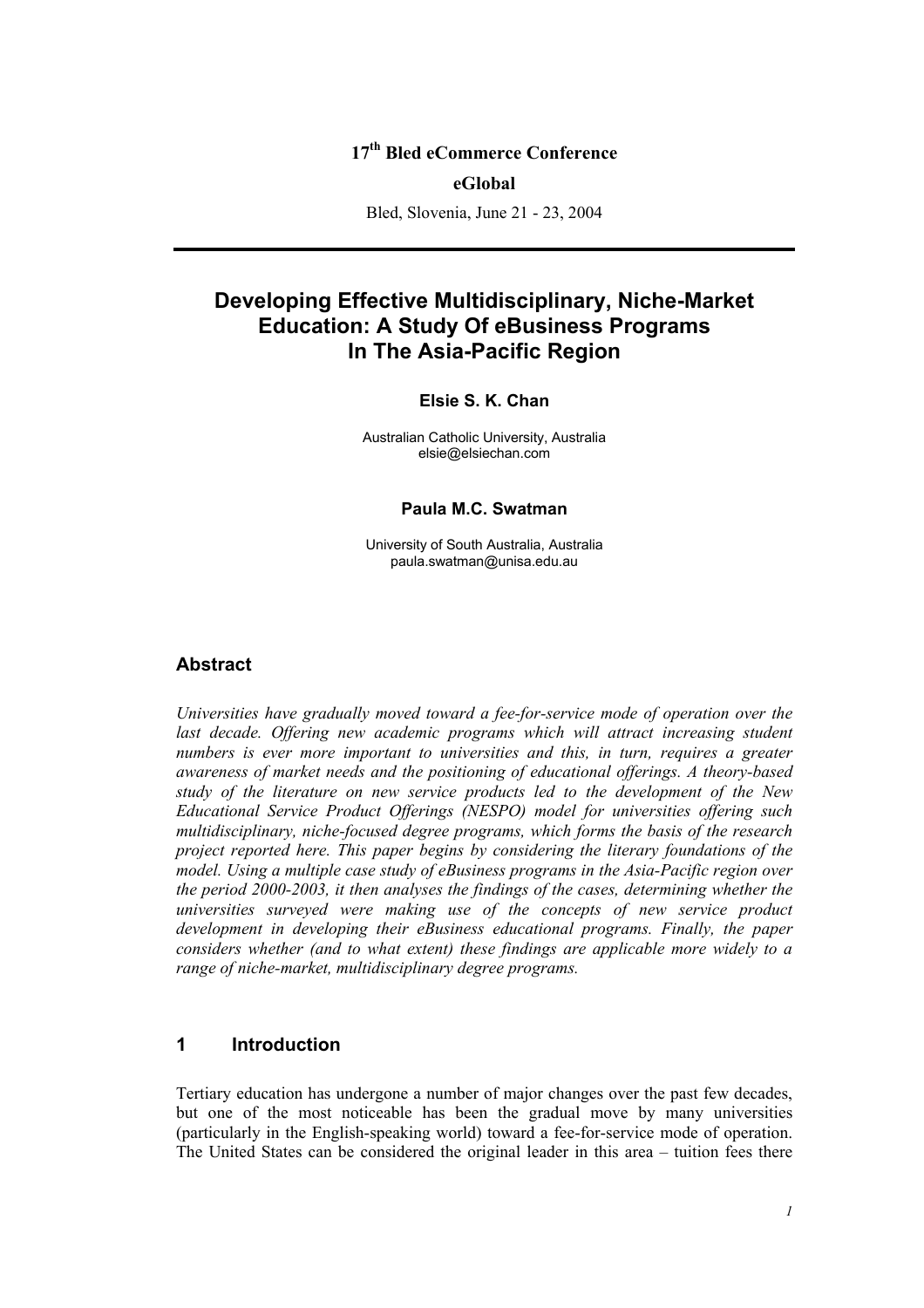account for a significant share of university income<sup>1</sup>. More recently, however, several other countries have made even more significant moves in the direction of fee-based tertiary education. The Australian government, for example, first introduced the innovative Higher Education Contribution  $(HECS)^2$  deferred-payment scheme in 1989 which, collected by the Universities themselves but in fact representing a significant proportion of the Government's contribution to those Universities' income<sup>3</sup>, was a revolutionary change in approach to government tertiary funding – and an approach which has since been given serious consideration by the British and German governments (Shumar 1997; Jarvis 2001; Adams 2002; Hüfner 2003).

This pattern of seeking to limit the rising cost of tertiary education can also be observed in many parts of the Asia-Pacific region. The government of the Hong Kong Special Administration Region (Hong Kong SAR) cut its university grants by 1% in 2003-04, with some reports suggesting a further large reduction of the tertiary education budget would occur in 2004 (Wenweipo 2003; Government of Hong Kong SAR 2003). Hong Kong's Secretary for Education and Manpower has also stated that higher education would bear the brunt of overall cuts in the education budget (South China Morning Post 2003). While the majority of European governments (with the notable exceptions of Britain and the Republic of Ireland) continue to provide free education at the tertiary level, governments in the much of the rest of the world are increasingly placing the responsibility for funding education on the shoulders of the universities themselves – and even mainland Europe is beginning to look at the possibilities of charging fees for at least some tertiary education programs (Altbach 1997; Universities UK 2001).

Universities, under increasing pressure to fund not merely major capital works but now even day-to-day running expenses, have endeavoured to enrol as many fee-paying students as possible, to cover costs and permit expansion and development (Göbbels-Dreyling 2003; Marginson & Considine 2000). This process is complicated by governments' growing awareness of the possibilities of educational self-funding (Maslen 2003). The overall effect of fee-for-service education for academic program development is increasing pressure on university administrations to offer niche-oriented, multidisciplinary programs which are as attractive as possible to prospective students, and which promise the best possible outcomes (generally interpreted by students as meaning the best future employment prospects) in a bid to increase enrolments. This has led to a switch from the traditional model of pedagogically-oriented new degree program development towards one which focuses on student numbers as its primary objective (Maslen 2003a).

Many of the original fee systems were aimed at students from offshore locations ('international' students), but these fee-for-service principles are now being extended into the domestic education market. As universities target local students, they find themselves increasingly forced to provide educational programs which meet the needs and desires of students focusing on vocationally-oriented degrees which will assist them to find new jobs, or will help them to gain promotion (DETYA 1998). Clearly, such programs are likely to be more market-oriented than those of the past, which were designed from a

l 1 Tuition fees, even as early as the late 1990s, already accounted for approximately 41% of private and 18% of public universities' income (NCIHE 1997).

<sup>2</sup> HECS provides a loan to students, indexed to maintain its real value but otherwise interest-free, with deferred income contingent repayment (Williams 2000).

<sup>3 &</sup>quot;From 2005, universities will have flexibility in setting fees for Commonwealth-support places. They can cut fees. Except for teaching and nursing, they can increase fees to a maximum of 30% above HECS. It is up to the institution whether it wants to attract students, and up to the student as to whether the course offers value. Universities will be able to specialise in their areas of strength." (The Age, 14 May 2003, Budget2003 p.7).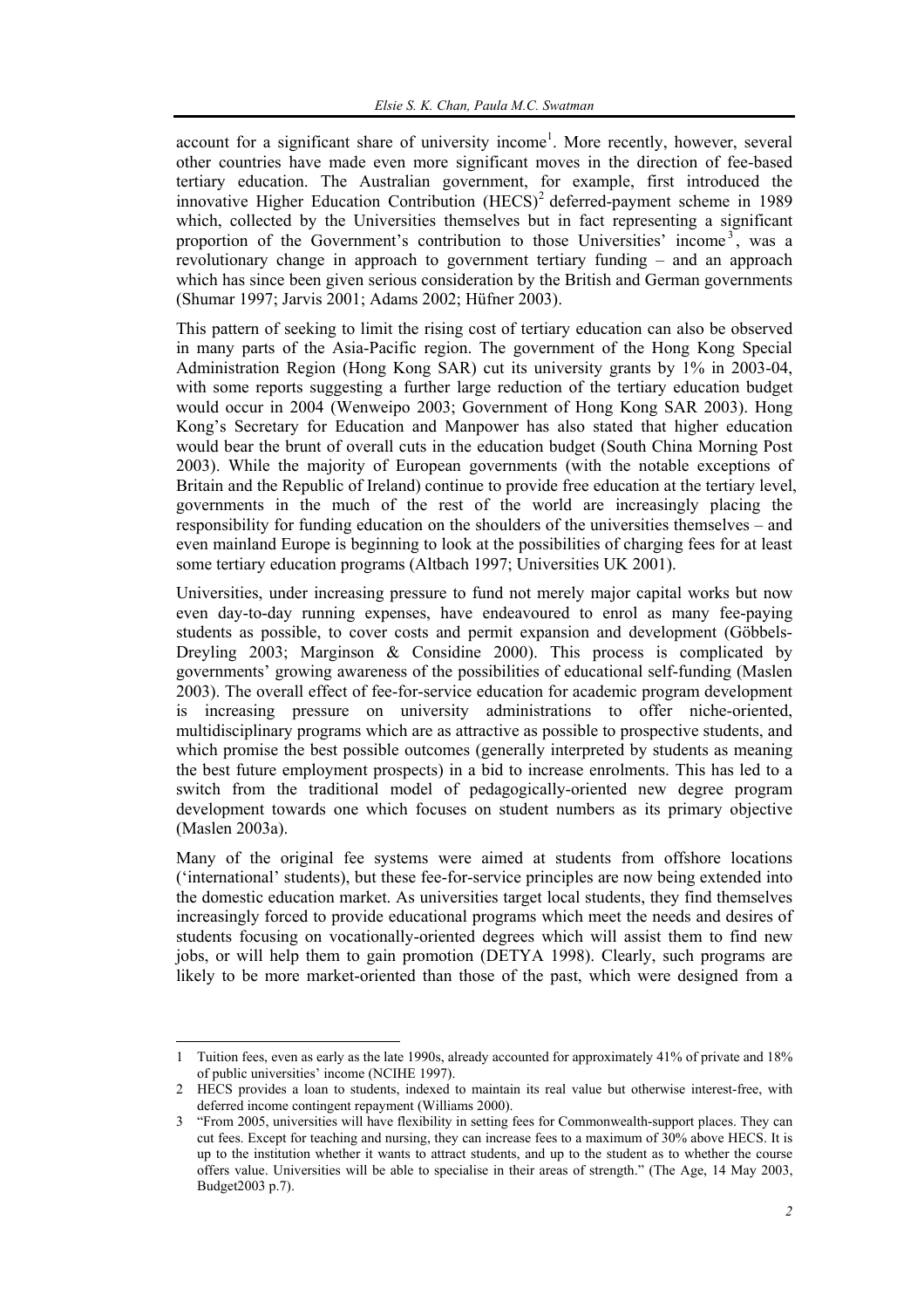purely pedagogic point of view; and must consequently have more than a single, academic focus.

In this paper we make use of the findings from a four-year study of tertiary eBusiness programs in the Asia-Pacific region, undertaken between 1999-2003 during the height of the dot.com boom and its subsequent crash, to identify key strategies for the development and marketing of industry-focused, multi-disciplinary tertiary programs designed to attract fee-paying students. It became increasingly obvious to us during the course of the research project that universities wishing to successfully target this market need to take a 'new service product' approach (Johne & Storey 1998, p.185; 195) eBusiness <sup>4</sup> educational programs, with their multi-disciplinary nature, are particularly subject to market perception and thus provided an especially good example of this trend – but we believe that our findings are equally applicable to similar programs in areas as diverse as communication and new media at one end of the Humanities/Science spectrum, through to biotechnology or sustainable environmentalism at the other extreme.

The paper begins with a discussion of the theoretical underpinning of this work – in particular, with the theory of new service products and its adaptation into the NESPO model of 'new educational service products'. We then briefly review the case study approach used to gather and analyse the empirical data on which our findings were based, and then summarise and discuss the findings of the interviews themselves, as they relate to the core of the NESPO model. Finally, we answer the question of whether (and how) universities in the Asia-Pacific region have been approaching the task of creating effective market-oriented niche degree programs and consider the extent to which our findings in the eBusiness arena are applicable across a wider range of educational service product offerings.

## **2 Theoretical Background**

In a longitudinal study of eBusiness degree programs in the AP region, we discovered a common phenomenon: universities were offering degree programs which were developed on an *ad hoc* basis and which lacked a systematic model in terms of either structure or motivation. Our face-to-face interviews with program developers in four Asia-Pacific countries confirmed that, although these programs were developed as quickly as possible to take advantage of the market attractiveness of eBusiness, the programs were not seen by their developers as service products and were not designed to take maximum advantage of the specific environment in which the universities found themselves.

 $\overline{a}$ 4 The term eBusiness is used throughout this paper to represent both eBusiness and eCommerce, which we define as its transaction-based subset.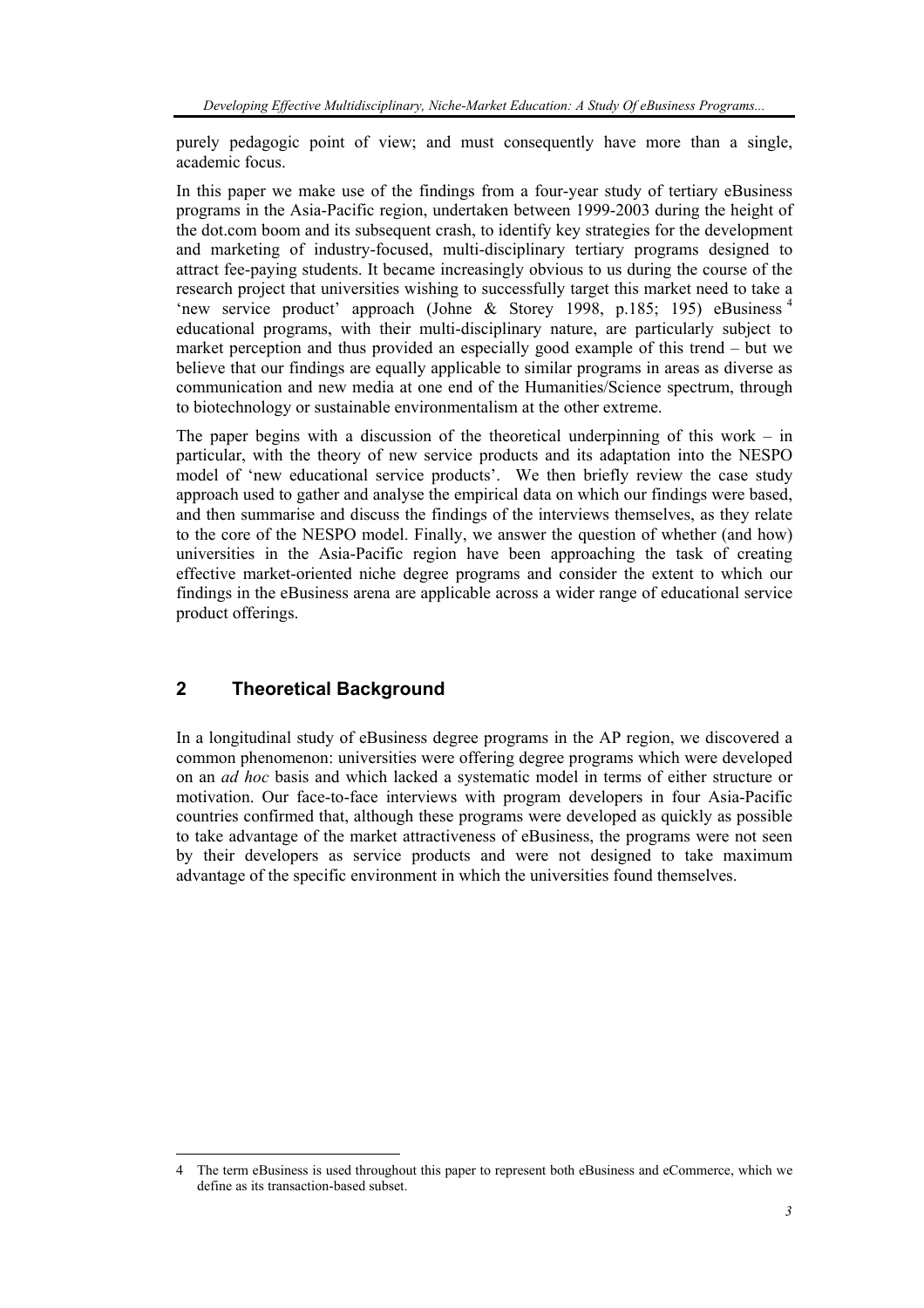

*Figure 1: The New Educational Service Product Offering (NESPO) Model* 

The project started with a review of marketing theory – we were seeking models of new product development which could be applied to the creation of educational programs. Several researchers (see, for example, Grönroos 1990; Grönroos *et al.* 2000; Kotler & Fox 1995; Shostack 1982; or Storey & Easingwood 1998) have created models to clarify the structure of service products; and a broad distinction can be made between goods and core services (which define the type of business) and the supplementary services needed for that environment. 'Service products', 'service offers' or 'service offerings' are interchangeable terms, usually described as a package consisting of a core service plus additional, peripheral services or secondary-level services (Grönroos 1990; Gabbott and Hogg 1996; Storey and Easingwood 1998). This description of 'service products', 'service offers' or 'service offerings' is also valid in a university setting and we subsequently developed a model for offering new degree programs presented as service products.

The NESPO model, illustrated in Figure 1, is composed of three concentric circles *service product*, *service distribution* and *marketing support*. The innermost circle is the *service product* which contains the core service the educational provider(s) will offer. The middle circle is the *service distribution* where the major concern is the way in which the service is being distributed. The outer circle is *marketing support.* This paper does not provide space to discuss the model in great detail, but a comprehensive explanation and discussion of the derivation and use of NESPO can be found in Chan (2003, pp.98-137).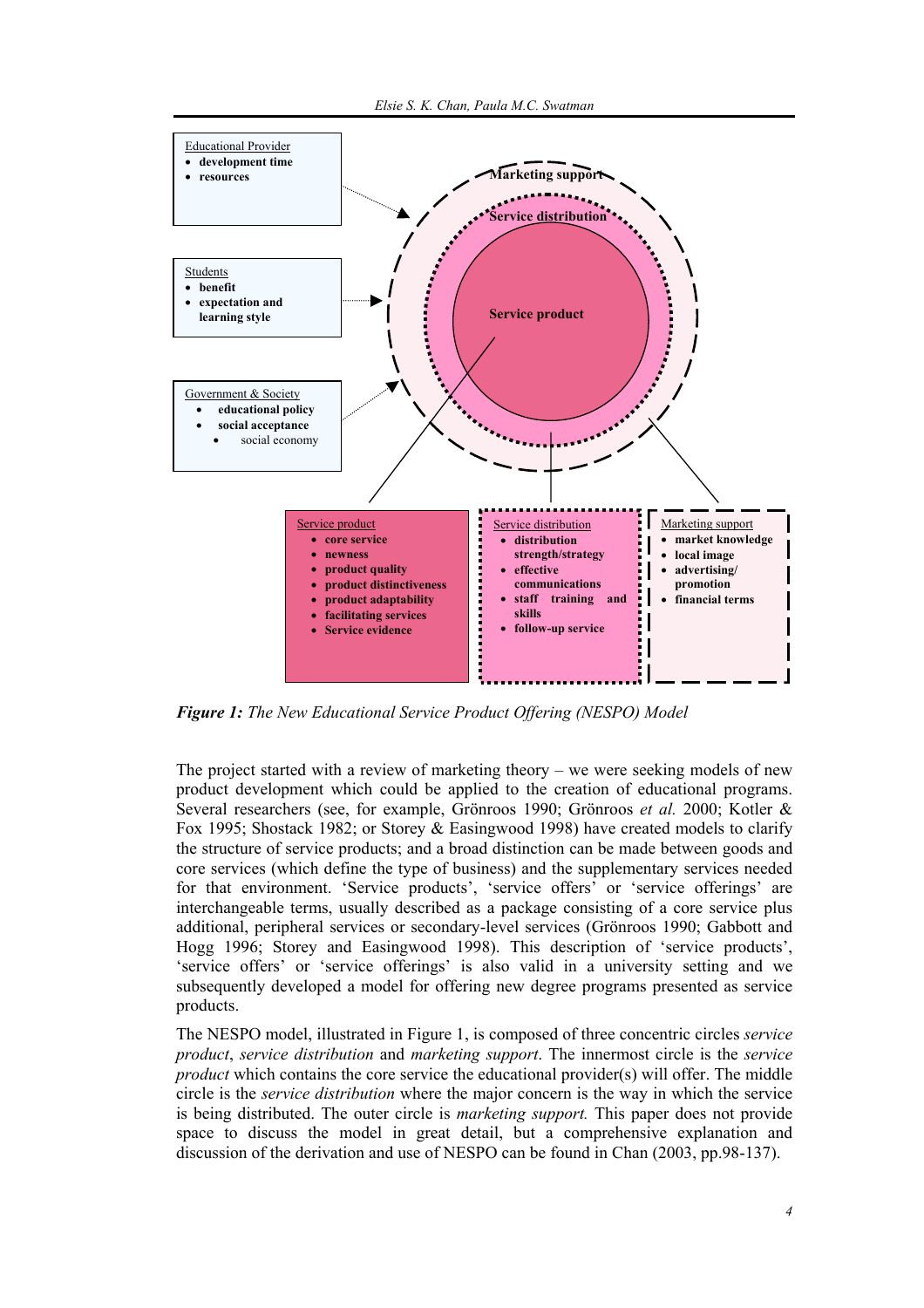## **3 Research Methodology**

Yin (1994, p.129) claimed that case studies have a more diverse set of possible audiences than most other types of research. The analysis technique we employ with our cases in this study is the variable-oriented approach suggested by Miles & Huberman (1994, p.174) or, to put it another way, we have concentrated on the variables themselves and their relationships, rather than focusing on the quantitative measures of each individual case.

The theoretical issues of the project were related to the marketing theory of new service product offering on which our model is based and, to test our theory, nineteen cases were selected for this study between 2001 and 2003. Data were collected by means of university web sites, program brochures, and semi-structured interviews (either in person or via telephone). Interviewees included program developers, program coordinators and administrative staff members who were responsible for the eBusiness program(s). We selected four countries in the AP region, primarily because of their significant activity in the eBusiness arena. Table 1 shows the geographical distribution of the selected cases.

| Region      | Number of cases |
|-------------|-----------------|
| Australia   | 10              |
| New Zealand | 2               |
| Hong Kong   | 6               |
| Singapore   |                 |
| Total       | 19              |

*Table 1: Case Study Locations And Numbers* 

Questions asked of the interviewees in these nineteen case studies (universities) were designed to provide an answer to the research question:

*How have the universities surveyed made use of new service product concepts in creating multidisciplinary, market-focused, niche programs – particularly eBusiness programs?* 

## **4 Research Findings**

In the following sections we discuss the findings of the nineteen universities studied, analysed according to the NESPO new educational service product model. Space limitations unfortunately prevent us from presenting all our findings from the case studies, and we therefore present here only those findings relating to the core, *service product* elements *newness*, *product distinctiveness*, *product adaptability* and *facilitating services* which are located within the innermost circle of the model.

At the interviewees' request, names of universities and interviewees are not disclosed – we have instead used a letter + number code to represent each university, where the letter identifies the country in which the university is located (e.g. A stands for universities in Australia, N for New Zealand, H for Hong Kong and S for Singapore) and the number indicates the order in which that university was interviewed.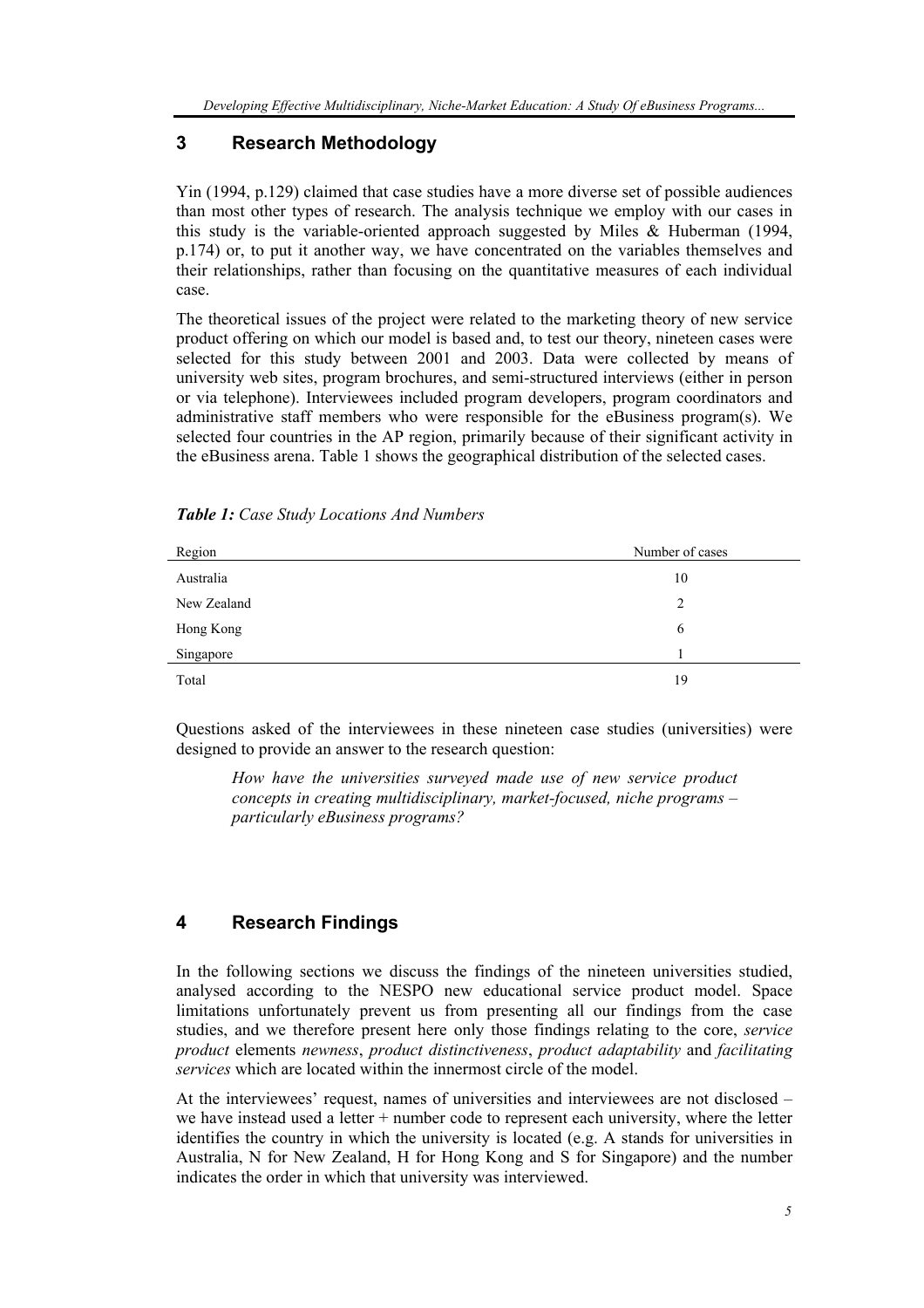## *4.1 Newness*

*Newness* refers to both market and product newness. Table 2 shows the results of the programs' newness (i.e. whether the program was a completely new development, or an adaptation of existing courses into a new program) and identifies issues relating to whether the program developers were supported by their university's top management.

#### *Table 2: Interview Responses For The "Newness" Element*

Row heading, universities in

A : Australia,

H : Hong Kong,

N : New Zealand,

S : Singapore.

Column heading

E1: Some existing courses adapted from other programs

E2: Program was developed internally or through external resources

E3: Development time of programs before market launch (in months)

E4: Obtain support from top management for development of the program(s)

|                | E1                                                                                                           | E <sub>2</sub>                                                                      | E <sub>3</sub> | E <sub>4</sub>                                                                                                                                                 |
|----------------|--------------------------------------------------------------------------------------------------------------|-------------------------------------------------------------------------------------|----------------|----------------------------------------------------------------------------------------------------------------------------------------------------------------|
| ${\bf A1}$     | Only a limited number of<br>courses. Most were new.                                                          | Developed internally with some<br>external help.                                    | 12 to<br>18    | Basically nothing.                                                                                                                                             |
| A2             | All courses new.                                                                                             | Developed by a group of<br>internal staff members with<br>external resources        | 6              | Yes, support from the faculty in<br>terms of funding to do market<br>research.                                                                                 |
| A <sub>3</sub> | Use some existing courses.                                                                                   | Developed by a group of<br>internal staff at faculty level.                         | 24             | No support in terms of reduced<br>work load or financial incentives.                                                                                           |
| A <sub>4</sub> | Use some existing courses from<br>other programs.                                                            | Just by internal staff.                                                             | 6              | Yes, some in general.                                                                                                                                          |
| A <sub>5</sub> | Use a few existing courses and<br>tailor them for the eBusiness<br>program.                                  | Internal staff in the faculty<br>developed individual subject.                      | 24             | Not really.                                                                                                                                                    |
| A6             | All new courses.                                                                                             | Internally.                                                                         | 18             | No, no money or time released.                                                                                                                                 |
| A7             | Used most existing courses,<br>only a few new courses were<br>developed.                                     | Internally.                                                                         | 7              | Yes, the Dean supported the<br>committee approvals process<br>personally.                                                                                      |
| A8             | Used some existing courses<br>from other faculties.                                                          | Internally. A group of staff at<br>school level.                                    | 6              | No, nothing.                                                                                                                                                   |
| A9             | Nearly all courses new.                                                                                      | Mainly external.                                                                    | 6              | Not much.                                                                                                                                                      |
| ${\bf A10}$    | Nearly all courses new.                                                                                      | By external eLearning<br>company which use world<br>experts to develop the program. | 6              | N.A. Because the program<br>development was outsourced.                                                                                                        |
| N1             | The first semester using entirely<br>existing courses. In the second<br>semester, some new courses<br>added. | Developed by one to two<br>internal staff members.                                  |                | No.                                                                                                                                                            |
| N2             | Used most existing courses.                                                                                  | A team of five staff members.                                                       | 1.5            | No.                                                                                                                                                            |
| <b>H1</b>      | Used existing courses initially,<br>but changing 20%-40% of<br>content per year per program.                 | Internally.                                                                         | 8              | No.                                                                                                                                                            |
| H2             | Depends on the instructors who<br>delivered the program.                                                     | A group of internal staff.                                                          | 10 to<br>12    | Yes and no. Yes in terms of<br>helping the approval of<br>curriculum process but neither<br>financial incentives nor time<br>release for staff involved in the |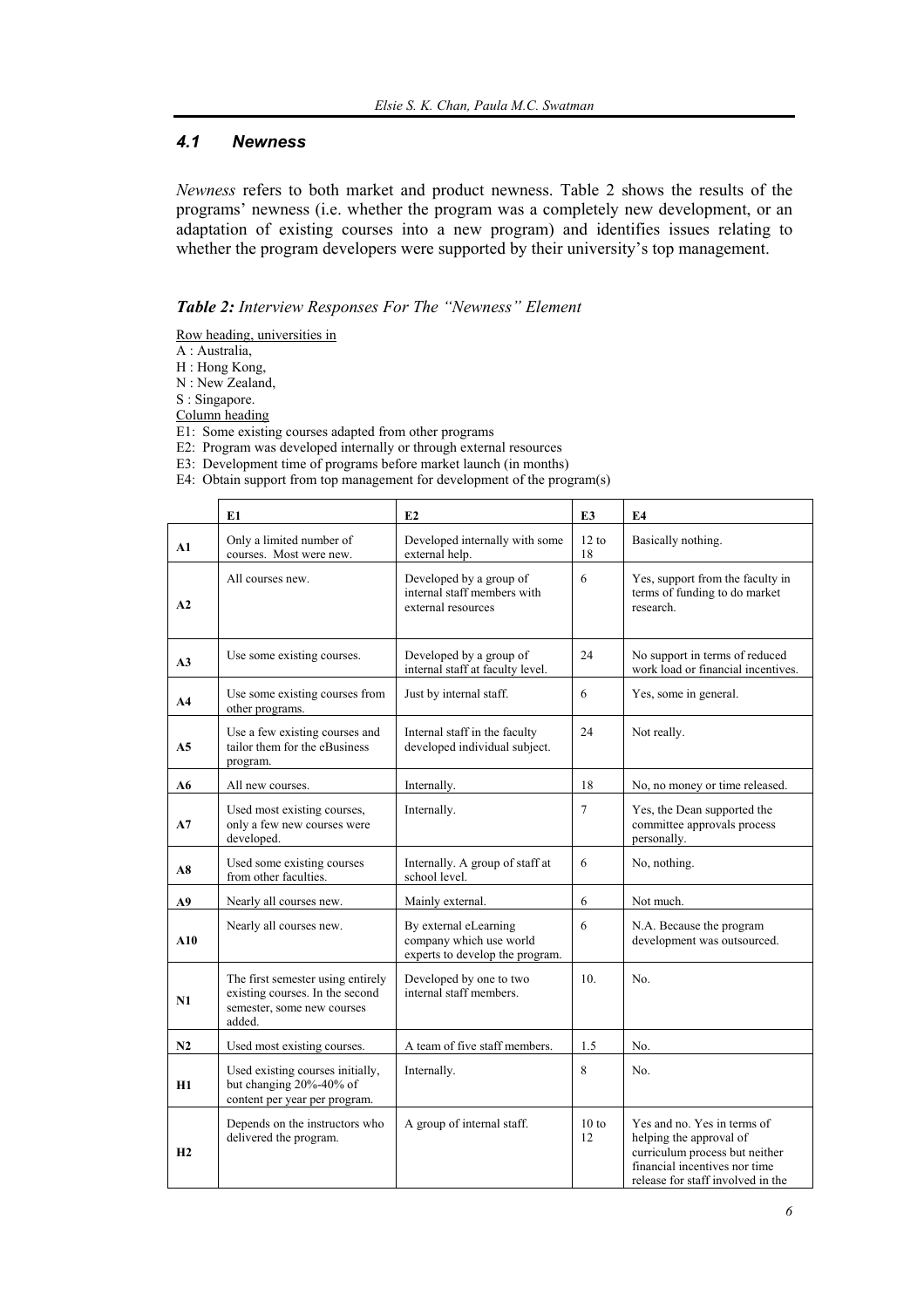| Developing Effective Multidisciplinary, Niche-Market Education: A Study Of eBusiness Programs |  |
|-----------------------------------------------------------------------------------------------|--|
|-----------------------------------------------------------------------------------------------|--|

|                | E1                                                                                                  | E2                                         | E <sub>3</sub> | E <sub>4</sub>                                                                                                                                                                                 |
|----------------|-----------------------------------------------------------------------------------------------------|--------------------------------------------|----------------|------------------------------------------------------------------------------------------------------------------------------------------------------------------------------------------------|
|                |                                                                                                     |                                            |                | program.                                                                                                                                                                                       |
| H <sub>3</sub> | 2 new courses in bachelors<br>degree and 4 new courses in<br>masters degree.                        | Both by internal and<br>outsourcing        | 12             | Yes, reduced workload for those<br>staff members who were<br>developing the program.                                                                                                           |
| H <sub>4</sub> | All new courses.                                                                                    | Totally internal.                          | 12             | Yes. Lighter teaching loads and<br>extra pay to staff involved.                                                                                                                                |
| H <sub>5</sub> | Used existing courses as a basis<br>and tailored to be appropriate<br>for the internet environment. | By internal staff within two<br>faculties. | 24             | Yes, Pro Vice Chancellor as a<br>bridge within two facilities in<br>order to develop two consistent<br>streams.<br>Staff who developed program had<br>reduced teaching load to some<br>extent. |
| <b>H6</b>      | Modified some existing courses<br>and developed a number of new<br>ones.                            | Internal staff member.                     | 6              | No, absolutely not.                                                                                                                                                                            |
| <b>S1</b>      | Modified exiting courses.                                                                           | Internal staff                             | 5              | Only time release from teaching.                                                                                                                                                               |

In the majority of cases, new eBusiness programs were offered after less than a year of development time. Case study results suggested that development time of a new program was not, in fact, dependent on the level of *newness* of the program and the market, but rather depended on the *demand from* the market. New programs could therefore be brought to market within a comparatively short time span, as long as there was sufficient demand.

Support from top management (at school, faculty or university level) could be helpful in the development of new educational *service products*. The results of the case studies indicated in Table 2, however, show that most program developers did not receive support from top management to develop their new program (for example, Universities A1, A3, A5, A6, A8, A9, N1, N2, H1 and H6). Those which did receive such support fell into three major categories:

- Top management (Dean or Vice Chancellor) helped to speed up the approval process of the new program (for example, Universities A7, H2 and H5)
- Top management offered some funding for market research (for example, University A2)
- The third form of support was indirect and involved time and workload release for those staff developing the programs (for example, Universities A2, A4, H3, H4 and S1).

The interview responses made it clear that the newness of an educational service product was not directly related either to the development time or to the presence of support from top management, but was almost entirely related to market demand.

## *4.2 Product Distinctiveness*

Product distinctiveness is the uniqueness of the product and the relative advantages a product possesses over its competition. In earlier work (Chan & Swatman 2001), we analysed the eBusiness and IS/IT programs offered by Australian and New Zealand universities in 2000 and found a number of differences between these two types in terms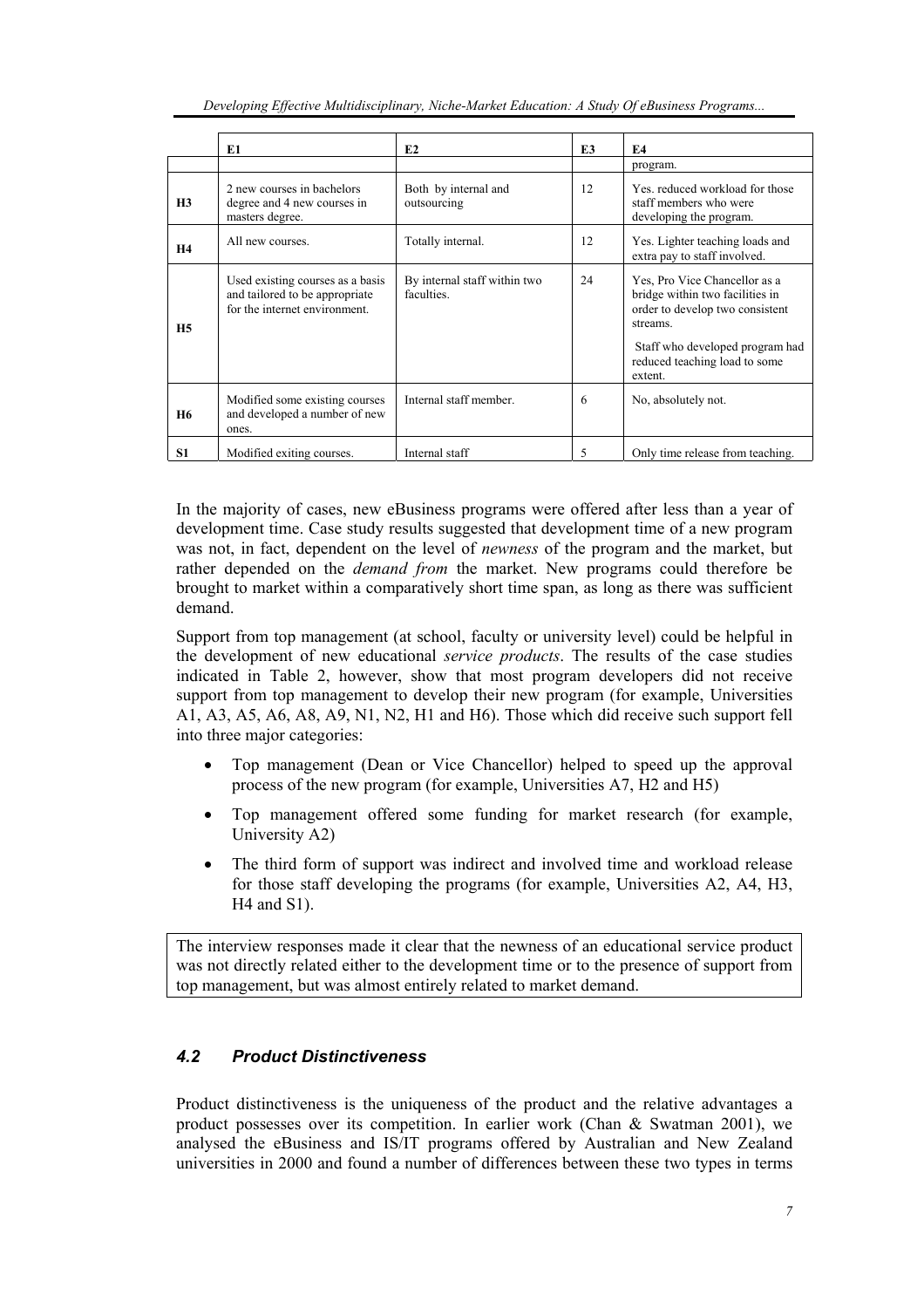of packaging and positioning, despite the apparent similarity of many course and program titles and descriptions — particularly where programs were being offered online.

Clearly, product distinctiveness is a major concern when offering a new program, particularly in today's competitive market environment. In order to examine this issue, we therefore asked several questions during the interviews related to educational product distinctiveness.

The first question was: "What characteristics do you use to distinguish the eBusiness program from other programs?" The responses are briefly listed below.

## *Table 3: Interview Responses For The "Product Distinctiveness" Element*

Row heading, universities in

A : Australia,

H : Hong Kong,

N : New Zealand,

S : Singapore.

|                | E5 Characteristics for distinguishing eBusiness programs from other programs                                                                                                                                                         |  |  |
|----------------|--------------------------------------------------------------------------------------------------------------------------------------------------------------------------------------------------------------------------------------|--|--|
| A1             | Focus on more web page development.                                                                                                                                                                                                  |  |  |
| A2             | It was a whole-of-faculty degree for a start and it was unique. It was focused on the new economy.                                                                                                                                   |  |  |
| A3             | The eBusiness program was a joint degree with other programs, hence one third was the same as other<br>program(s). However, there were two themes in eBusiness for students to choose from.                                          |  |  |
| A4             | To develop eBusiness systems rather than just studying eBusiness or eMarketing. Focus on technology<br>applications for the business and understand what technologies are appropriate and how to make them<br>work.                  |  |  |
| A <sub>5</sub> | All the subjects in the program were eBusiness-related, unlike universities [which] had included<br>business subjects.                                                                                                               |  |  |
| A6             | It took a strategic business managerial emphasis. Neither is it a re-packaged offering of courses that<br>have already been developed.                                                                                               |  |  |
| A7             | It's got these extra specialist eBusiness subjects.                                                                                                                                                                                  |  |  |
| A8             | Two special units. Internet Forum which includes practical web development. The other is web<br>commerce development in which there is some practical development as an assignment.                                                  |  |  |
| A9             | IS programs are broad generalisations and have an intra-organisational focus. They have a focus<br>within an organisation. eBusiness is an inter-organisational phenomenon and looks at trading between<br>or across organisations.  |  |  |
| A10            | Marketing is just one application of eBusiness. eBusiness can cover the whole range of things,<br>marketing is just one area.                                                                                                        |  |  |
| N1             | The eBusiness graduates will have a much more hands-on experience.                                                                                                                                                                   |  |  |
| N <sub>2</sub> | Basically all the IS skills and knowledge need to be able to code HTML or XML. Students should<br>know all sorts of things not necessarily that they are programmers but at least they can tell a<br>programmer 'build this for me'. |  |  |
| Η1             | This is a one-year program. Much more focused on IT than MBA.                                                                                                                                                                        |  |  |
| H2             | A comprehensive framework of how eBusiness technology would help the business environment and<br>their business partners.                                                                                                            |  |  |
| H3             | MBA was a general degree with components of accounting, management etc. eBusiness had heavy<br>load dedicated to eBusiness. About 50% of the program borrowed from MBA. These topics included<br>strategy, innovation and marketing. |  |  |
| <b>H4</b>      | Talk about eBusiness by nature and talk about doing business between things such as B2B, B2C etc.                                                                                                                                    |  |  |
| <b>H5</b>      | MBA was a broad program while EC was more specific.                                                                                                                                                                                  |  |  |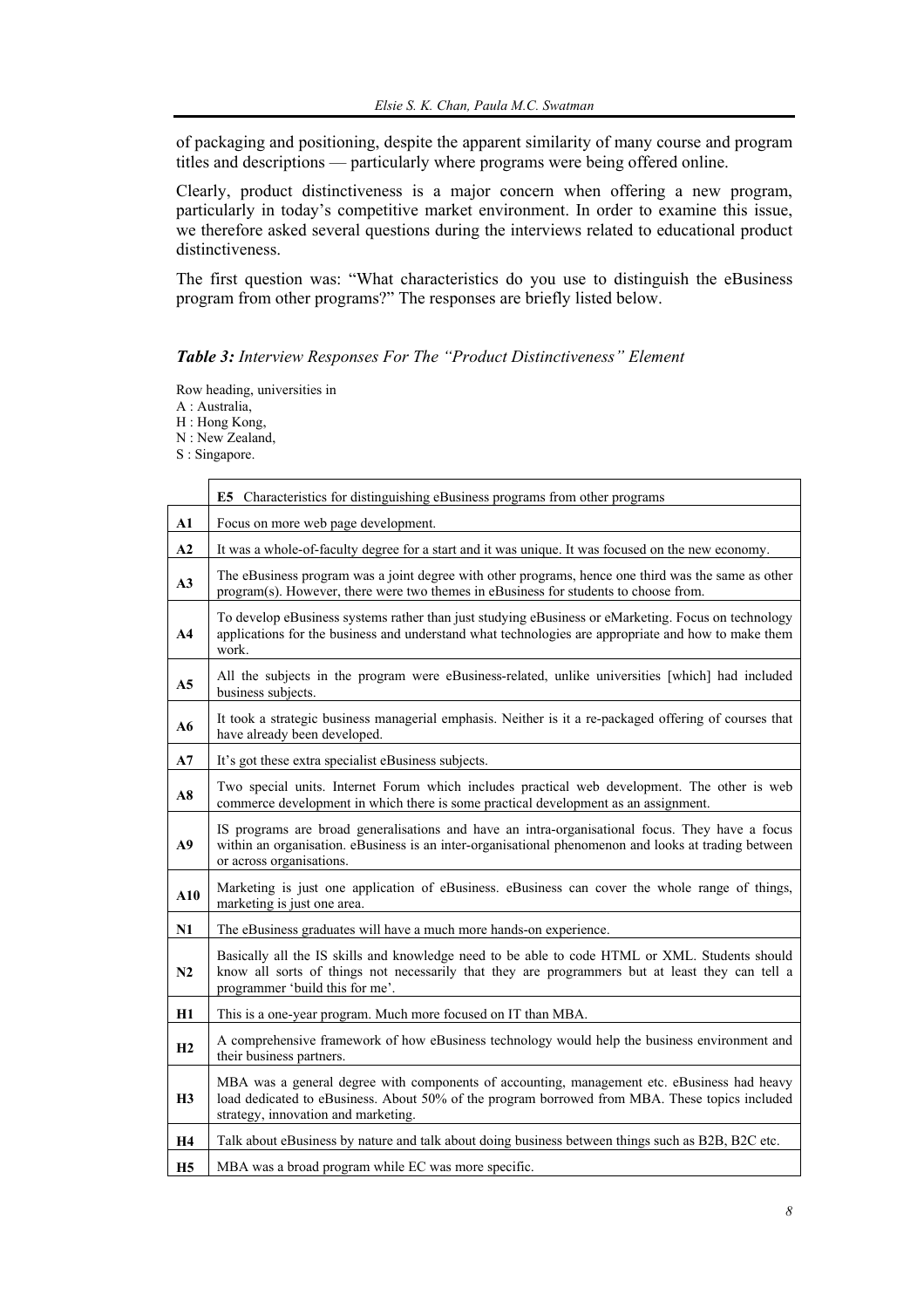*Developing Effective Multidisciplinary, Niche-Market Education: A Study Of eBusiness Programs...* 

|                | E5 Characteristics for distinguishing eBusiness programs from other programs                                                                                                                                                                                                                                              |  |  |
|----------------|---------------------------------------------------------------------------------------------------------------------------------------------------------------------------------------------------------------------------------------------------------------------------------------------------------------------------|--|--|
| <b>H6</b>      | Understand business models and design the systems that make [them] convenient to clients.                                                                                                                                                                                                                                 |  |  |
| S <sub>1</sub> | With eBusiness, we need to understand how to conduct business in a cheaper way in a faster way and<br>in a more efficient way. These change the competencies. It requires a very interdisciplinary approach –<br>see industry reacting to the whole thing, what kind of value preposition you get out of the whole thing. |  |  |

It is clear from these responses that the program developers were all aware of the need to differentiate their offerings from IS or MBA programs (the latter was particularly important in Hong Kong). Interviewees spoke of the way in which eBusiness programs place more emphasis on developing and implementing strategies for eBusiness, assessing financial performance of existing eBusiness and identifying eBusiness opportunities for business – although the answers also make it clear that these developers had not thought through the strategic distinctions as carefully as one might have expected.

In order to examine whether the name itself would have any effect on the 'distinctiveness' of the product, we also asked: "What are your personal opinions about the terms "eCommerce", "eBusiness", "eMarketing" and "Internet / Online commerce?"

Respondents saw little difference between the terms eCommerce, eBusiness and eMarketing (University N2 believed they were merely "sexy" terms). Most interviewees agreed that eCommerce was a subset of eBusiness, focused on the processes relating to electronic transactions, whereas eBusiness related to doing business electronically in every possible way. The respondents believed, however, that the terms eCommerce and eBusiness are more general and broader than either eMarketing or Internet Commerce.

In order to understand the product distinctiveness in greater depth, we then asked a third question: "Is any part of the program particularly important?"

In University A10, the interviewee believed an eBusiness bachelors program should not stand alone:

'eBusiness can take on a number of different emphases or foci and we took on a management application focus. And we were very strong on suggesting that the undergraduate students take on a double major, we did not market it as a single major in its own right.'

In University N1, the respondent felt that the eBusiness program should focus on technical issues:

'I had a very strong desire to see an industry work experience component and I put that in, actually against the opposition of a number of other people, also because I come from an engineering or technical background, and I forced the inclusion of some computer science courses in that because I saw that a partial technical foundation was very important for the degree, and again I had to work fairly hard to get that idea through.'

In University H4, the response was that eBusiness programs should continue to add fresh materials to existing offerings:

'The parts of the program that I think are particularly important are, first it all it's fresh material, in that this area changes so rapidly, you have to have continuing streams of fresh material, the second thing is that it has have strong components of collaborative learning to make it successful.'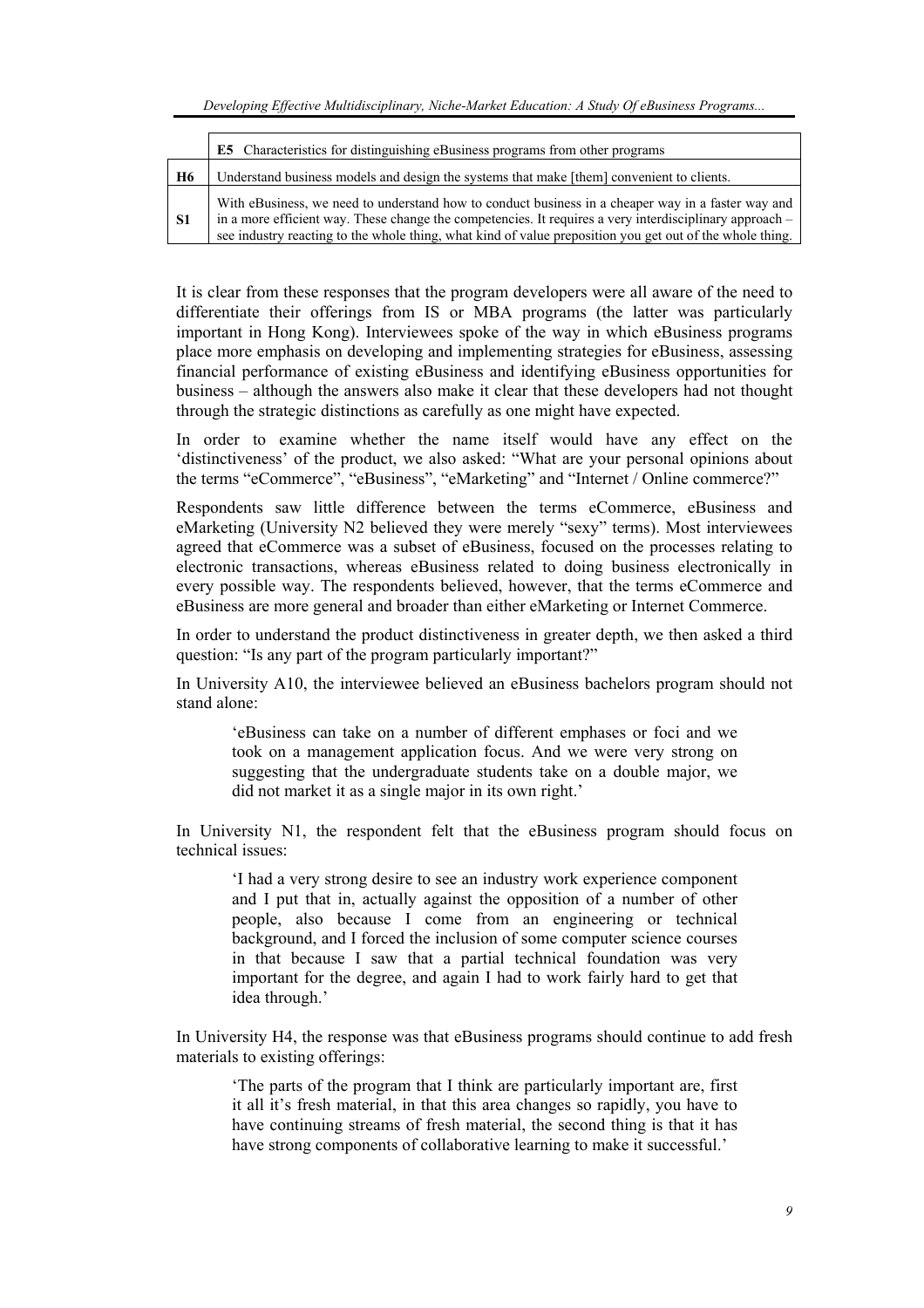Each program had (some) unique characteristics and could be distinguished from other offerings, indicating that the creators of each program were at least aware of the need to provide alternative offerings.

## *4.3 Product Adaptability*

*Product adaptability* is the degree to which the specifications of a product can be updated to meet the changing needs of customers. Table 4 below shows the responses relating to product adaptability.

*Table 4: Interview Responses For The "Product Adaptability" And "Facilitating Services" Elements* 

Row heading, universities in

A : Australia,

- H : Hong Kong,
- N : New Zealand,

S : Singapore.

Column heading

- E6: Universities offer different levels of programs
- E7: Facilities and services provided to students

|                | E <sub>6</sub>                                                 | E7                                                                                                                                                         |
|----------------|----------------------------------------------------------------|------------------------------------------------------------------------------------------------------------------------------------------------------------|
| $\mathbf{A1}$  | Bachelors and masters                                          | Same as other programs.                                                                                                                                    |
| A2             | Masters but multiple exits to<br>certificate and diploma       | Special e-portal for this program which was maintained by<br>technical staff who were employed specifically for this task.                                 |
| A <sub>3</sub> | Bachelor and masters                                           | The university provides support along the lines of IT<br>infrastructure. A web development officer and an<br>administrator were looking after the program. |
| A <sub>4</sub> | Bachelors and masters                                          | Same as other programs.                                                                                                                                    |
| A <sub>5</sub> | Grad. cert., grad. diploma,<br>bachelors, masters and doctoral | Same as other programs.                                                                                                                                    |
|                | Grad. cert., grad. diploma,                                    | Treated like other students in other programs.                                                                                                             |
| A6             | bachelors, masters                                             |                                                                                                                                                            |
| A7             | <b>Bachelors</b>                                               | The usual things, laboratories and computers access to the<br>Internet, libraries and online database.                                                     |
| A8             | Executive certificate, diploma,<br>bachelors and masters       | Facilities provided to the EC students are the same as<br>students in Management Information Systems programs.                                             |
| A <sub>9</sub> | Grad. cert., grad diploma, bachelors<br>and masters            | Same as other programs.                                                                                                                                    |
| A10            | Grad. cert., grad. diploma, bachelors<br>and masters           | Same as other programs.                                                                                                                                    |
| N1             | Grad diploma and bachelors                                     | Lots of laboratory facilities.                                                                                                                             |
| N2             | Grad diploma and bachelors                                     | 24 hours access labs and software such as visual basic and<br>HTML programming software.                                                                   |
| H1             | <b>Masters</b>                                                 | Same as the other program.                                                                                                                                 |
| H <sub>2</sub> | <b>Masters</b>                                                 | Special laboratories and a special server for the program. A<br>Program manager was looking after the administrative                                       |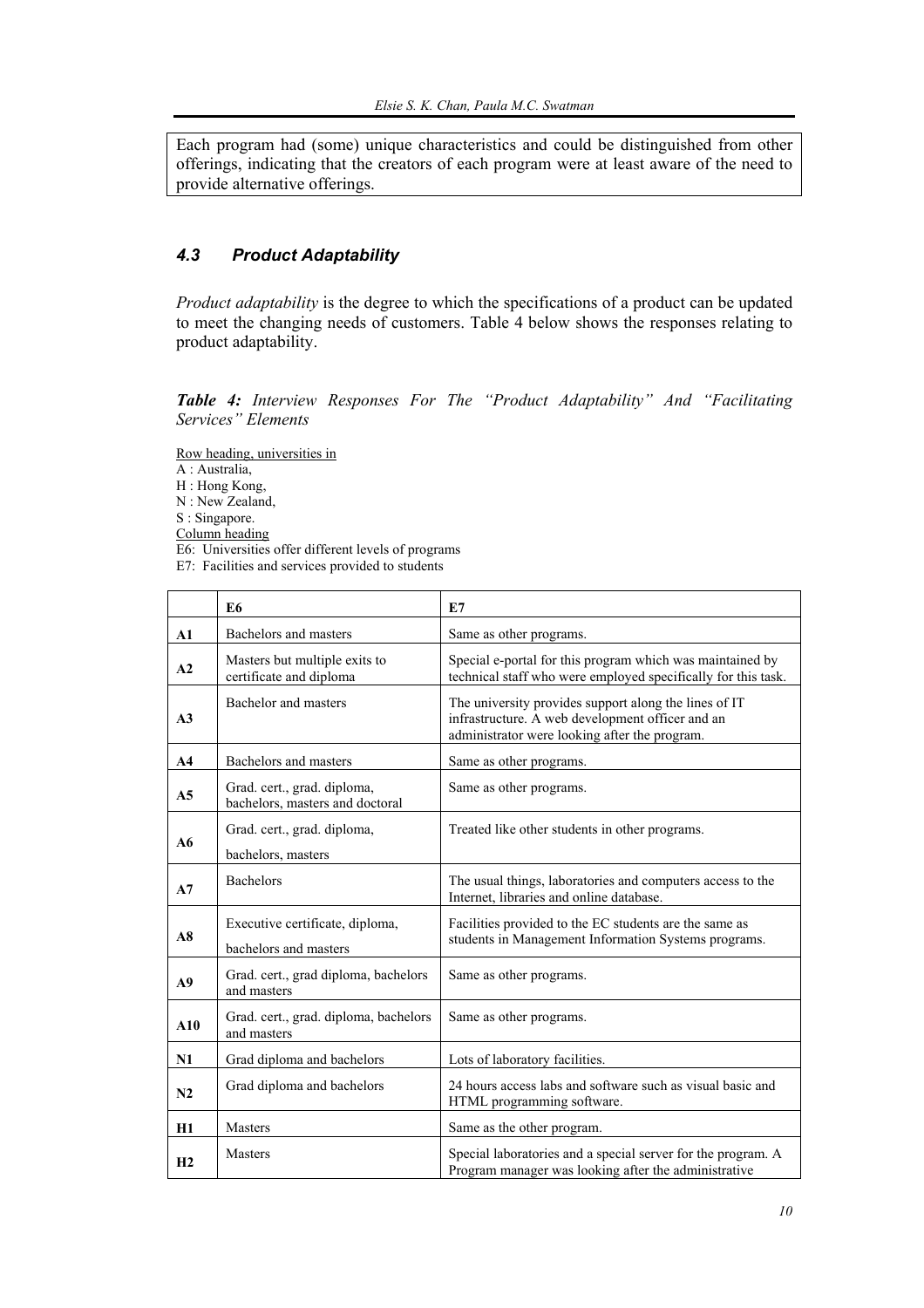|                | E6                                       | E.7                                                                                                                                                                                |
|----------------|------------------------------------------|------------------------------------------------------------------------------------------------------------------------------------------------------------------------------------|
|                |                                          | aspects of the program.                                                                                                                                                            |
| H <sub>3</sub> | Bachelors and masters                    | A special server for the programs for hands-on experience<br>and on-line projects for students.                                                                                    |
| <b>H4</b>      | <b>Masters</b>                           | Laboratory facilities which had enough computers to cope<br>with every student in the program.<br>Separate server for the program.                                                 |
| H <sub>5</sub> | <b>Masters</b>                           | Forum for eBusiness students in two faculties to hold<br>discussion.<br>Establish more phone line so that students could easily got<br>access University's server through dial-up. |
| <b>H6</b>      | Higher diploma, bachelors and<br>masters | Same as the other programs.                                                                                                                                                        |
| S1             | <b>Masters</b>                           | 2 special eBusiness laboratories for students.                                                                                                                                     |

Column heading E6 in Table 6 shows that six of the ten Australian universities interviewed offered the full range of eBusiness programs (from graduate certificate to masters degrees, plus a bachelors degree). The two New Zealand universities we interviewed had bachelors degrees and graduate diplomas in eBusiness. By contrast, universities in Hong Kong and Singapore were more focused on eBusiness programs at the masters level.

Some of the Australian universities provided multiple exit points from their masters program – students could choose to graduate with a Graduate Certificate after completing four courses; with a Graduate Diploma after completing eight courses; and with a Masters degree after completing all 12-16 courses (these options were usually mutually exclusive). The flexibility offered by this approach is very attractive to part-time students, whose work life often makes it difficult or even impossible to complete a masters degree – as well as helping the offering university to differentiate itself in the market-place. Thus:

### **the provision of multiple exit points from a masters degree program provides flexibility to students and hence can increase the product adaptability of the educational service product.**

It was noticeable, however, that this was really the only identifying structural factor in these programs – students were otherwise treated just like all other fee-paying graduate students.

## *4.4 Facilitating Services*

There are two types of services for students:

- *Facilitating services* are mandatory and, if they are not present, the *service product* collapses. In tertiary institutions, services such as student enrolment, student records management, library facilities, examinations and the provision and marking of assignments are *facilitating services*.
- By contrast, *supporting services* enhance the competitive power of a university's *service products* (although *facilitating services* in some circumstances could become *supporting services* in others). The *facilitating services* depend totally on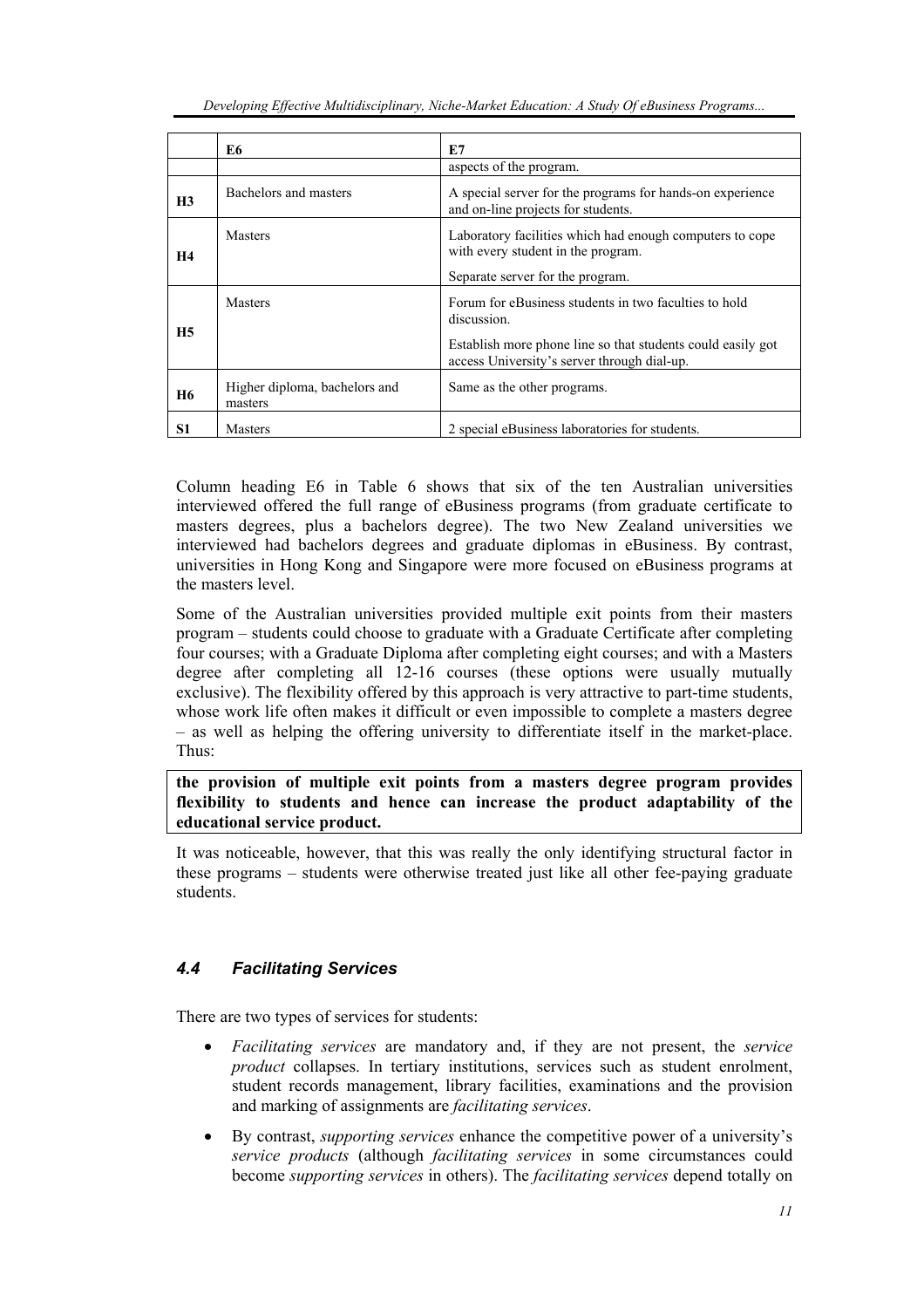the *core service*. For example, a well-equipped gymnasium is a *facilitating service* for students who study sports-related programs, but is only a *supporting service* for students taking an eBusiness program.

One of the initial general observations to emerge from the case studies (Table 4, column E7) was that most universities were sharing *facilitating services* with other programs within their institution. There was only one truly exceptional case, University H2, which had its own systems (*facilitating services*) for student administration, enrolment and payment for the program. University A2 also developed an e-portal which was to be used for their eBusiness students alone. The portal – maintained by a specific, full-time, technical staff member – provided information on eBusiness student alumni, offered, in addition to the usual course-related material, an e-Biz discussion group, and provided news and details of program structure and staff involved in the eBusiness program.

In terms of *supporting services*, most of the universities involved in the interviews treated such services in essentially the same way as all other programs, but with enhancement of the computer laboratory facilities. These facilities included: allocated computer servers for eBusiness students to develop and host their web pages; special software packages for web page construction; and 24-hour access to the computer laboratory.

University H5 provided a different type of *supporting service* to its eBusiness students. In partnership with several bookshops, the University organised a small-scale book exhibition on the university campus at the beginning of each semester, specifically for eBusiness-related books. Students could therefore buy their textbooks directly from the university campus, saving travelling and searching time. University H2 included textbooks in the eBusiness program package and students did not need to buy the textbooks themselves.

Despite these special cases, the overall case study results suggested that:

**most eBusiness program developers did not emphasise nor even give any thought to providing facilitating services or supporting services to increase the competitive advantage of their respective eBusiness programs.** 

## **5 Conclusions And Research Contribution**

Having discussed the issues relating to the core of the NESPO model in some detail, we return to the over-arching research question:

How have the universities surveyed made use of new service product concepts in creating multidisciplinary, market-focused, niche programs – particularly eBusiness programs?

It has been our contention that niche-market multidisciplinary academic programs are, in fact, service products; and that appropriate marketing techniques should be employed during their development and operation if the offering institution is to take full advantage of their comparatively limited market acceptability. This view is based primarily on the new service product literature discussed earlier in this paper – and extended by means of the development of the NESPO model which shows that this theory can be applied to educational service products in a very similar way to consumer products.

Our case study data made it clear that take-up of the programs studied was rapid and, in the short-run, the programs were very successful in building student numbers. The majority of the program developers were either not aware of, or placed comparatively little emphasis on, the "elements" of the NESPO model requiring attention when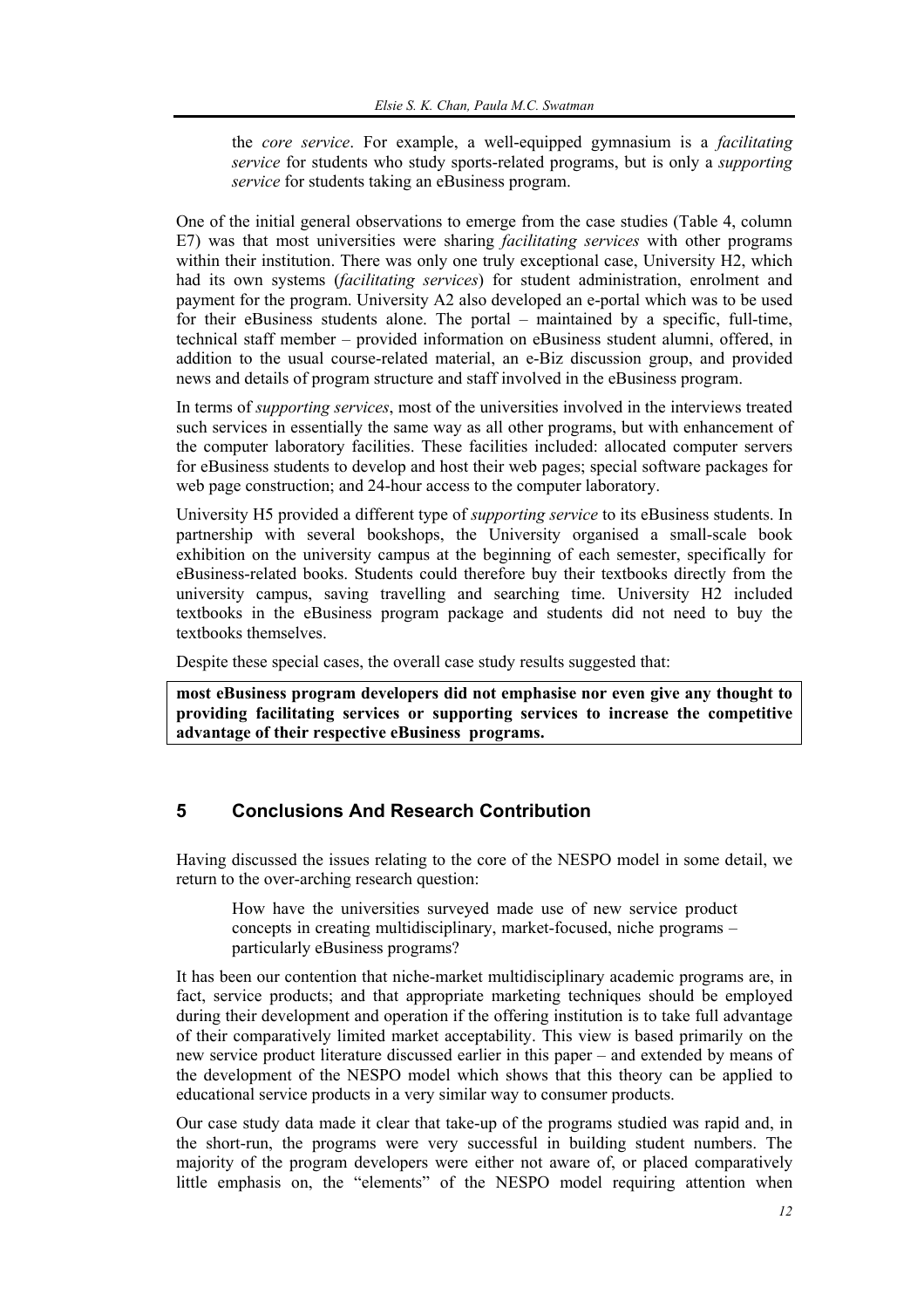developing their new service products. Rather, they focused almost exclusively on the guidelines laid down by their own university for developing all new academic programs, putting considerable effort into the structure of the program and into successfully pushing the applications through the various academic approval committees at their institution. Once approval had been granted, they generally rushed their product to market as quickly as possible, without an orchestrated marketing or promotion campaign.

The value-adding role of top management to the launch of the new program was seen by most as that of speeding up the approval process and, in certain circumstances, approving funds for market research. Reduction of staff workload or the allocation of a budget for new programs was, in the majority of cases, not carefully considered by top management, with the result that not all institutions had sufficient staff to teach the individual courses, or sufficient funds to support the additional expenses incurred by the launch of the program.

This approach led to many eBusiness programs (service products) 'flooding' the market during the four-year period of the study, but product distinctiveness and quality were difficult to ascertain with any degree of certainty.

The simplest and most succinct answer to the research question, therefore, is that a small number of the surveyed universities understood that they were competing in a very tough environment – and therefore put sufficient time and effort (and resources) into the preliminary work needed to ensure the success of their product. Those universities, for example, which engaged in preliminary market research, ensured that they had adequate financial and human capital resources, developed a unique program (rather than simply cobbling together a set of existing courses from other programs), and took advice from a combination of industry advisers, other universities' experiences and their own students were well on the way to developing a successful educational service product. Unfortunately, none of the universities surveyed actually completed all of these initiatives (many, indeed, undertook few or none at all).

This paper has focused on a particular group of degrees offered in a specific part of the world during a very special time. We believe, however, that the major contribution of both the paper, and the broader research project on which it is based, is to arouse program developers' awareness of the need to take a market-oriented perspective when designing and implementing the comparatively short-lived degree programs which are increasingly making up the bulk of today's fee-based coursework masters degrees (and, to a lesser extent, bachelors degrees). The teams or individuals building such programs need to take a wider view of the goal(s) of their new service products – including the reason why any particular program is developed – before adopting some (or all) of the elements contained in the NESPO model.

#### **References**

- Adams, R.M. (2002): "Trends in American and German Higher Education," American Academy of Arts and Sciences, US.
- Altbach, P.G. (1997): Let the buyer pay: international trends in funding for Higher Education, International Higher Education, Fall, No. 9, pp.16-17.
- DETYA (1998): The characteristics and performance of Higher Education institutions, Australian Commonwealth Department of Education, Training and Youth Affairs Nov. [Online], Available: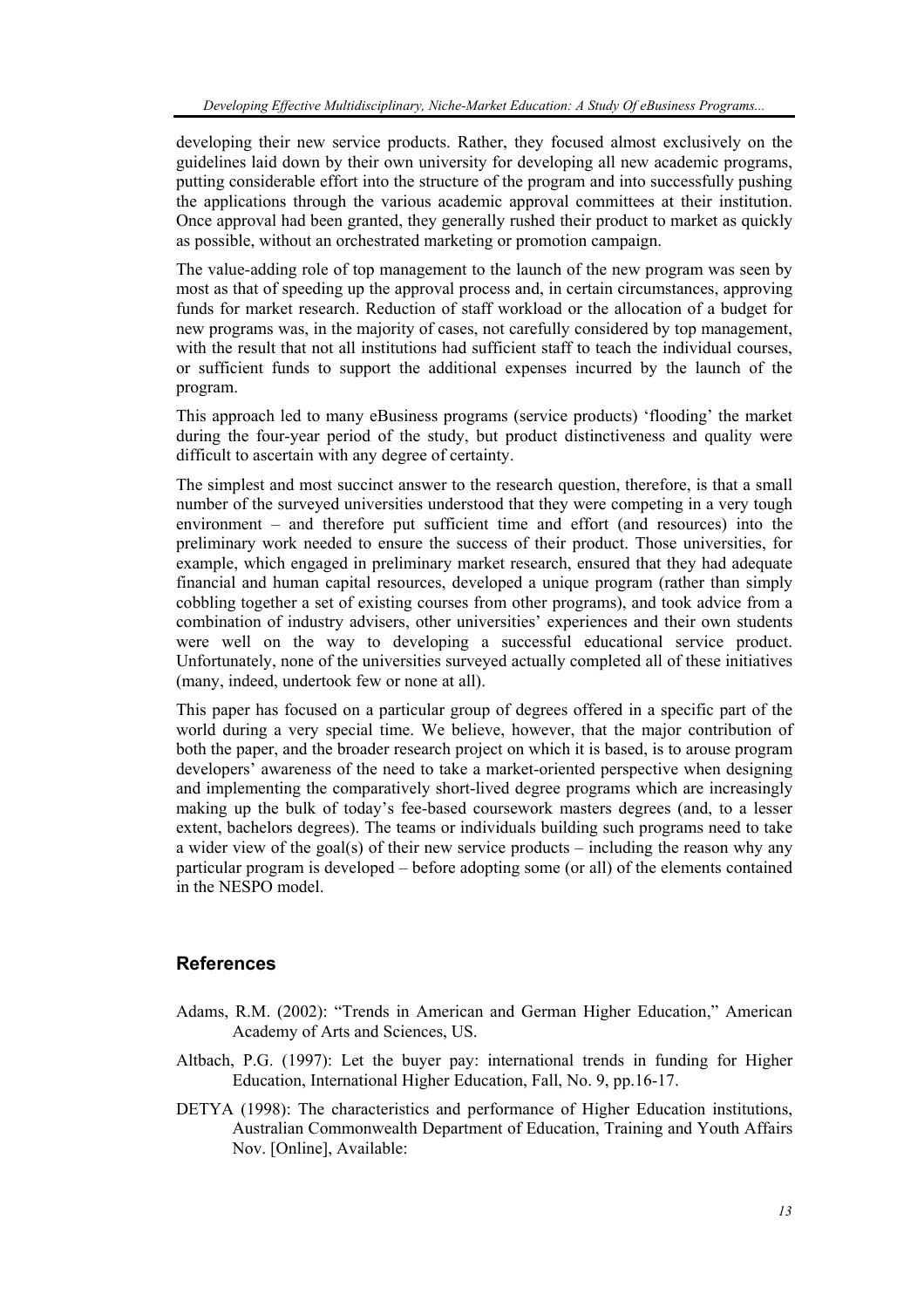http://www.dest.gov.au/archive/highered/otherpub/characteristics.pdf [2003, May 15].

- Chan, E.S.K. (2003): New educational service products: EC/EB education in the Asia-Pacific region, unpublished PhD Thesis, School of Information Systems, Deakin University.
- Chan, E.S.K., Swatman, P.M.C. (2001): eBusiness and Information Systems: academic programs in Australia and New Zealand in the e-age, "Proceedings of the 14th International Electronic Commerce Conference", Bled, Slovenia, June 25-26, pp. 117-142.
- Gabbott, M., Hogg, G. (1996): The glory of stories: using critical incidents to understand service evaluation in the primary healthcare context, Journal of Marketing Management, July, Vol. 12, No. 6, pp. 493-503.
- Göbbels-Dreyling, B. (2003): University financing alternatives: the German examples, Higher Education in Europe, Vol. 28, No. 2, pp. 165-170.
- Grönroos, C. (1990): "Service Management and Marketing: Managing the Moment of Truth in Service Competition," Lexington Books, Canada.
- Grönroos, C., Heinonen, F., Isoniemi, K., Lindholm, M. (2000): The NetOffer model: a case example from the virtual marketspace, Management Decision, Vol. 38, No.4, pp. 243-252.
- Hüfner, K. (2003): Governance and funding of Higher Education, Higher Education in Europe, Vol. 28, No. 2, pp.145-164.
- Jarvis, P. (2001): "Universities and Corporate Universities," Kogan Page, London.
- Johne, A., Storey, C. (1998): New service development: a review of the literature and annotated bibliography, European Journal of Marketing, Vol. 32, No. 3/4, pp.184-251.
- Kotler, P., Fox, K.F.A. (1995): "Strategic Marketing for Educational Institutions," Prentice-Hall, New Jersey, pp. 277-282.
- Marginson, S., Considine, M. (2000): "The Enterprise University, Power, Governance and Reinvention in Australia," Cambridge University Press, UK.
- Maslen, G. (2003): Higher fees to hit education exports, Campus Review, May 20.
- Maslen, G. (2003a): Marching on the way to user-pay, Campus Review, May 20.
- Miles, M.B., Huberman, A.M. (1994): "Qualitative Data Analysis," Sage, London.
- NCIHE (1997): Higher education in the learning society, Report of the UK National Committee of Inquiry into Higher Education [Online] Available: http://www.leeds.ac.uk/educol/ncihe/ [2003, Dec 2].
- Shostack, G.L. (1982): How to design a service, European Journal of Marketing, Vol. 16, No. 1, pp. 49-63.
- Shumar, W. (1997): "College for Sale," Flamer, London.
- South China Morning Post (2003): University chiefs unite to oppose budget cuts, Classified Post, 12 Nov. [Online], Available: http://www.classifiedpost.com/jsarticle.php?lcid=HK.EN&arttype=CNEWS&arts ection=CED&artid=3000007488 [2003, Nov 15].
- Storey, C., Easingwood, C.J. (1998): The augmented service offering: a conceptualization and study of its impacts on new services success, Journal of Product Innovation Management, Vol. 15, No. 4, pp. 335-351.